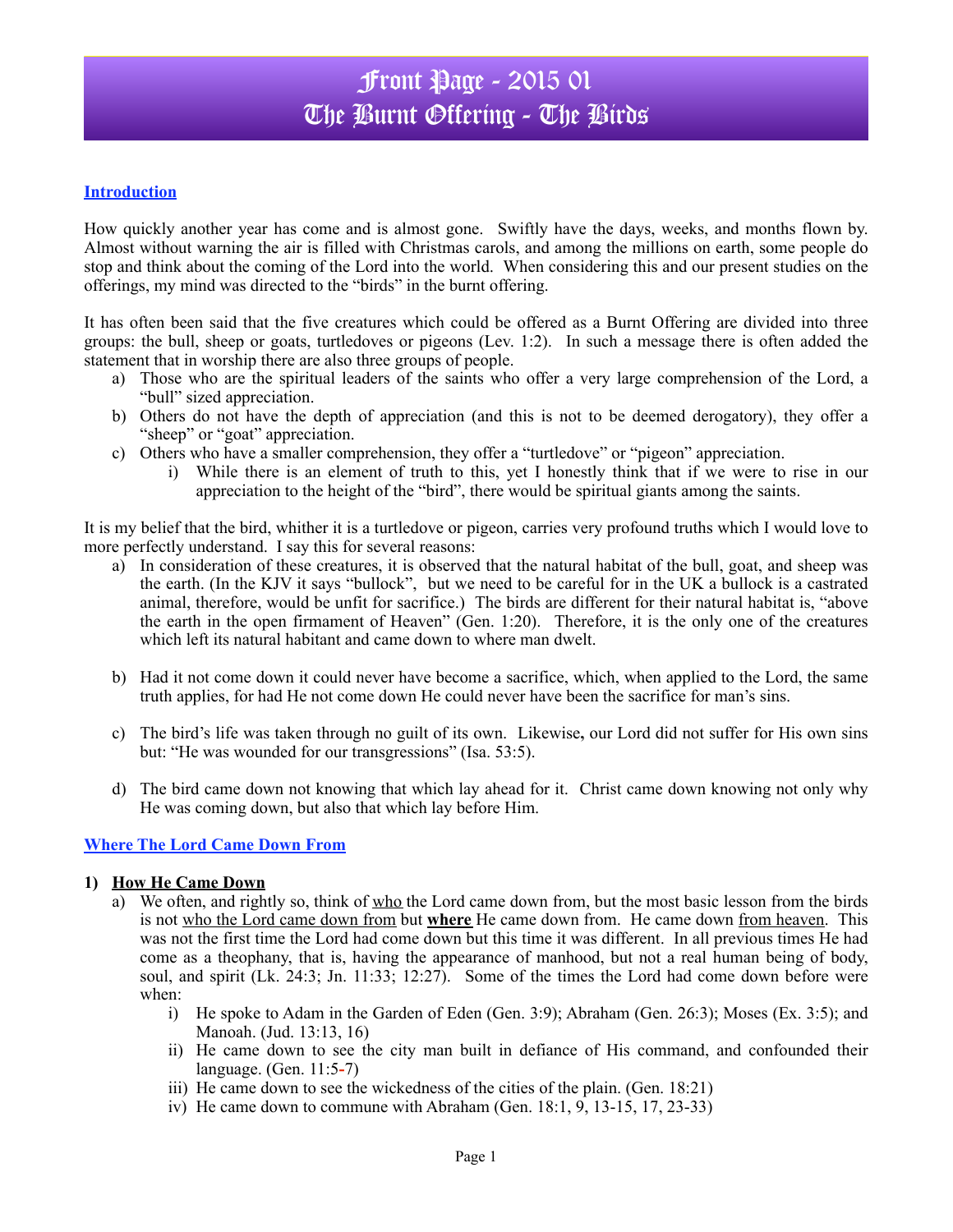# Front Page - 2015 01 The Burnt Offering - The Birds

- b) Furthermore, not only did the Lord come down in a new manifestation, He also came down revealing a new characteristic.
	- i) When His people were at the Red Sea, He came down as a Man of War (Ex. 15:3).
	- ii) Later at Sinai He came down as the frightening intimidating Jehovah (Ex. 20:19; Heb. 12:21), but this time He came down to be Mary's firstborn son.

In those mentioned cases God came down in legislative glory and judgment, but when he came to Bethlehem it was in wondrous humility, and the wise men came and worshiped Him (Matt. 2:11). Throughout the Old Testament He also came down as the Angel of the LORD. Indeed, every reference to the Angel of the Lord in the Old Testament it is the Lord as the contexts will show (Gen. 16:7; Ex. 3:2), but in Bethlehem He is a little baby. Many of us have held a little baby, they are so helpless, and yet that baby was the omnipotent God.

### **2) Why He Came Down**

- a) When the Lord came down at Sinai it was to give the Israelites an awareness of the majesty of His glory, but when He came down to Bethlehem, it was for a distinctly different purpose. In John's first epistle He gives five reasons the Lord came down. They were:
	- i) "To take away our sins"  $(1 \text{ Jn. } 3:5)$
	- ii) "To destroy the works of the devil" (1 Jn. 3:8)
	- iii) "To prove that he is of God" (1 Jn. 4:2)
	- iv) "That we might live through Him" (1 Jn. 4:9)
	- v) "To be the Saviour of the world" (1 Jn. 4:14)
- b) The same writer in his gospel informs us that the Lord came down "to do the will of Him that sent me" (Jn. 6:38). The writer of the Hebrews wrote how that by coming down to die and rising again, the Lord destroyed "him that had the power of death" (Heb. 2:14).

### **3) Where He Came Down From**

- a) He came down out of Heaven
	- i) He came out of Heaven (Jn. 6:51); "What and if ye shall see the Son of man ascend up where He was before" (Jn. 6:62); He is "the Lord from Heaven" (1 Cor. 15:47).
- b) He left Heaven and in so doing, He left:
	- i) Its glorification of Him for the shame of the cross, a change of dignity. (Phil. 2:8; Heb. 12:2)
	- ii) Its holiness for a sphere of sinfulness, a change of environment. (Mk. 8:38; Lk. 24:7)
	- iii) His riches for a place of poverty, a change of wealth. (2 Cor. 8:9)
	- iv) His works being praised for a place of ridicule and belittlement, a change of acknowledgment (Matt. 27:29).

### **4) The Lord Came Down As:**

- a) It is easy to think merely of the physical body of the Lord when we think of what He came down as, it was as a baby. However, there is also the official avenue to consider for the Lord came down as: "The Hope of Israel" (Acts 26:6); "The Consolation of Israel" (Lk. 2:25); "Gods Perfect Servant" (Phil. 2:7); "Gods Appointed King" (Psa. 2:6); "The last Adam" (1 Cor. 15:45); and "The second man" (1 Cor. 15:47).
	- i) To the air for His people as a man: "This same Jesus" (Acts 1:11)
	- ii) To the earth to righteously judge: "And he shall judge the world in righteousness, he shall minister judgment to the people in uprightness." (Psa. 9:8)
	- iii) Bethlehem was the first and only time He came down and became incarnate. (Rom. 9:5)
- b) The truths this presents:
	- i) The wonder of the condescension and incarnation
	- ii) The wonder of divine love